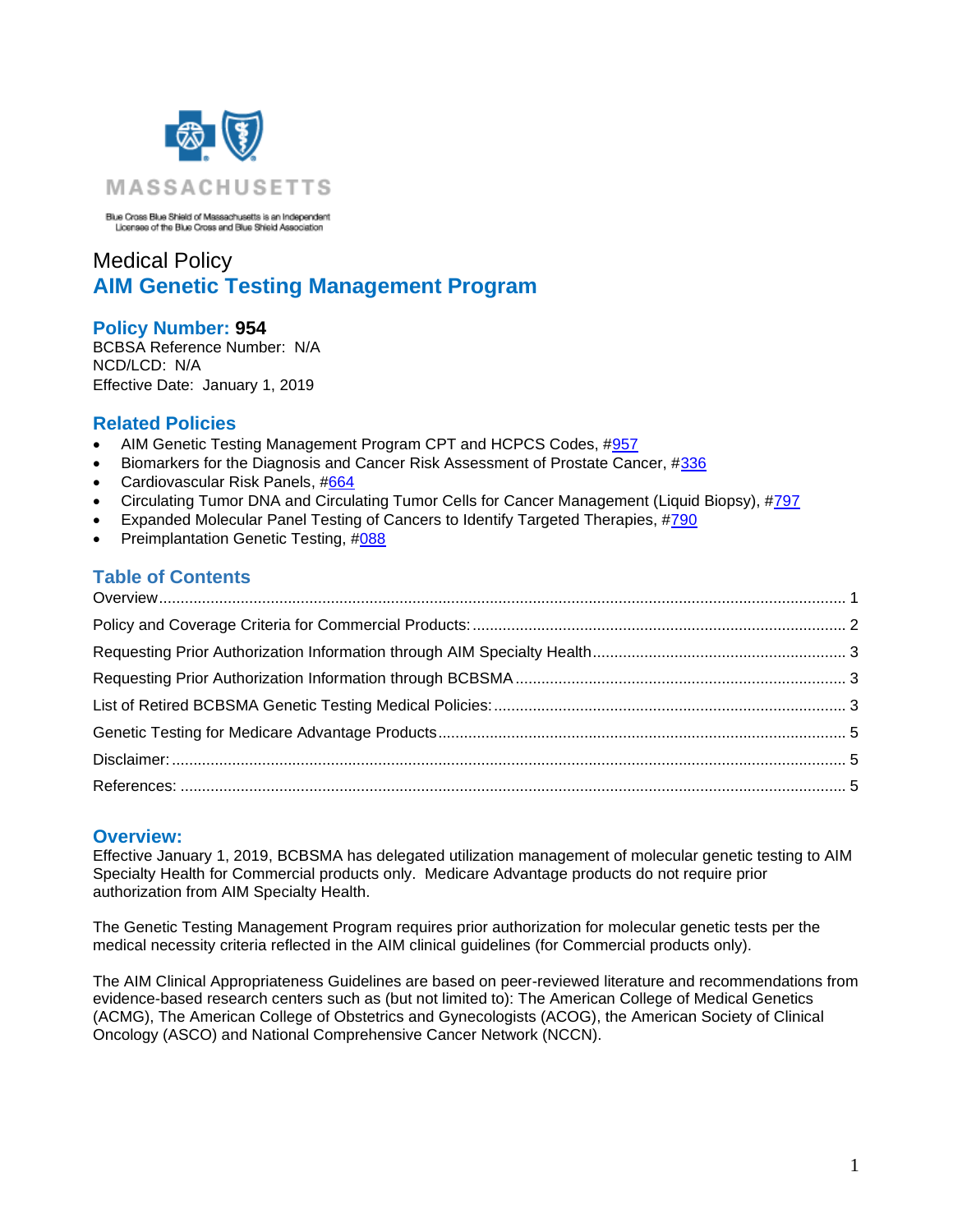### <span id="page-1-0"></span>**Policy and Coverage Criteria for Commercial Products:**

The AIM Clinical Appropriateness Guidelines include medical necessity criteria for genetic tests in the following categories:

**[Genetic Testing for Hereditary Cancer Susceptibility](https://aimspecialtyhealth.com/resources/clinical-guidelines/genetic-testing/)** <https://aimspecialtyhealth.com/resources/clinical-guidelines/genetic-testing/>

**[Genetic Testing for Hereditary Cardiac Disease](https://aimspecialtyhealth.com/resources/clinical-guidelines/genetic-testing/)** <https://aimspecialtyhealth.com/resources/clinical-guidelines/genetic-testing/>

**[Genetic Testing for Pharmacogenetic and Thrombophilia](https://aimspecialtyhealth.com/resources/clinical-guidelines/genetic-testing/)** <https://aimspecialtyhealth.com/resources/clinical-guidelines/genetic-testing/>

**[Genetic Testing for Reproductive Carrier Screening and Prenatal](https://aimspecialtyhealth.com/resources/clinical-guidelines/genetic-testing/) Diagnosis** <https://aimspecialtyhealth.com/resources/clinical-guidelines/genetic-testing/>

**[Genetic Testing for Single-Gene](https://aimspecialtyhealth.com/resources/clinical-guidelines/genetic-testing/) and Multifactorial Conditions** <https://aimspecialtyhealth.com/resources/clinical-guidelines/genetic-testing/>

**[Genetic Testing for Whole Exome and Genome Sequencing](https://aimspecialtyhealth.com/resources/clinical-guidelines/genetic-testing/)** <https://aimspecialtyhealth.com/resources/clinical-guidelines/genetic-testing/>

**[Molecular Testing of Solid and Hematologic Tumors and Malignancies](https://aimspecialtyhealth.com/resources/clinical-guidelines/genetic-testing/)** <https://aimspecialtyhealth.com/resources/clinical-guidelines/genetic-testing/>

### **The following BCBSMA medical policy is used instead of the AIM guideline on solid and hematologic tumors and malignancies:**

- [BCBSMA Medical Policy #790 Expanded Molecular Panel Testing of Cancers to Identify Targeted](https://www.bluecrossma.org/medical-policies/sites/g/files/csphws2091/files/acquiadam-assets/790Molecular_Panel_Testing_Cancers.pdf)  [Therapies](https://www.bluecrossma.org/medical-policies/sites/g/files/csphws2091/files/acquiadam-assets/790Molecular_Panel_Testing_Cancers.pdf) for solid and hematologic tumor NGS panel testing. The policy is only available on the BCBSMA medical policy website.
- Prior authorization is required through AIM Specialty Health. [See instructions below.](#page-2-3)

### **The following BCBSMA medical policy is used instead of the AIM guideline on solid and hematologic tumors and malignancies:**

- [BCBSMA Medical Policy #797, Circulating Tumor DNA and Circulating](http://www.bluecrossma.org/medical-policies/sites/g/files/csphws2091/files/acquiadam-assets/797Circulating_Tumor_DNA_For_Cancer.pdf) Tumor Cells for Cancer [Management \(Liquid Biopsy\).](http://www.bluecrossma.org/medical-policies/sites/g/files/csphws2091/files/acquiadam-assets/797Circulating_Tumor_DNA_For_Cancer.pdf) The policy is only available on the BCBSMA medical policy website.
- Prior authorization is required through AIM Specialty Health. [See instructions below.](#page-2-3)

### **The following BCBSMA medical policy is used instead of the AIM guideline on reproductive carrier screening and prenatal diagnosis:**

- [BCBSMA Medical Policy #088 Preimplantation Genetic Testing \(including preimplantation genetic](https://www.bluecrossma.org/medical-policies/sites/g/files/csphws2091/files/acquiadam-assets/088%20Preimplantation%20Genetic%20Testing%20prn.pdf)  [diagnosis\).](https://www.bluecrossma.org/medical-policies/sites/g/files/csphws2091/files/acquiadam-assets/088%20Preimplantation%20Genetic%20Testing%20prn.pdf) The policy is only available on the BCBSMA medical policy website.
- Prior authorization is required through BCBSMA. [See instructions below.](#page-2-4)

The utilization management of molecular genetic testing through AIM Specialty Health does **not** include the following:

- Cytogenetics
- Human Leukocyte Antigen (HLA) testing
- Human Platelet Antigen (HPA) testing.

For a list of specific tests, CPT codes, and HCPCS codes that require prior authorization, see AIM Genetic Testing Management Program CPT and HCPCS Codes, [#957.](https://www.bluecrossma.org/medical-policies/sites/g/files/csphws2091/files/acquiadam-assets957%20AIM%20Genetic%20Testing%20Management%20Program%20CPT%20and%20HCPCS%20Codes%20prn.pdf)

CPT codes and HCPCS that apply to BCBSMA Medical Policy  $\#088$  $\#088$  are found on the policy. Do not use BCBSMA Policy [#957](https://www.bluecrossma.org/medical-policies/sites/g/files/csphws2091/files/acquiadam-assets957%20AIM%20Genetic%20Testing%20Management%20Program%20CPT%20and%20HCPCS%20Codes%20prn.pdf) to look up codes for Preimplantation Genetic Testing.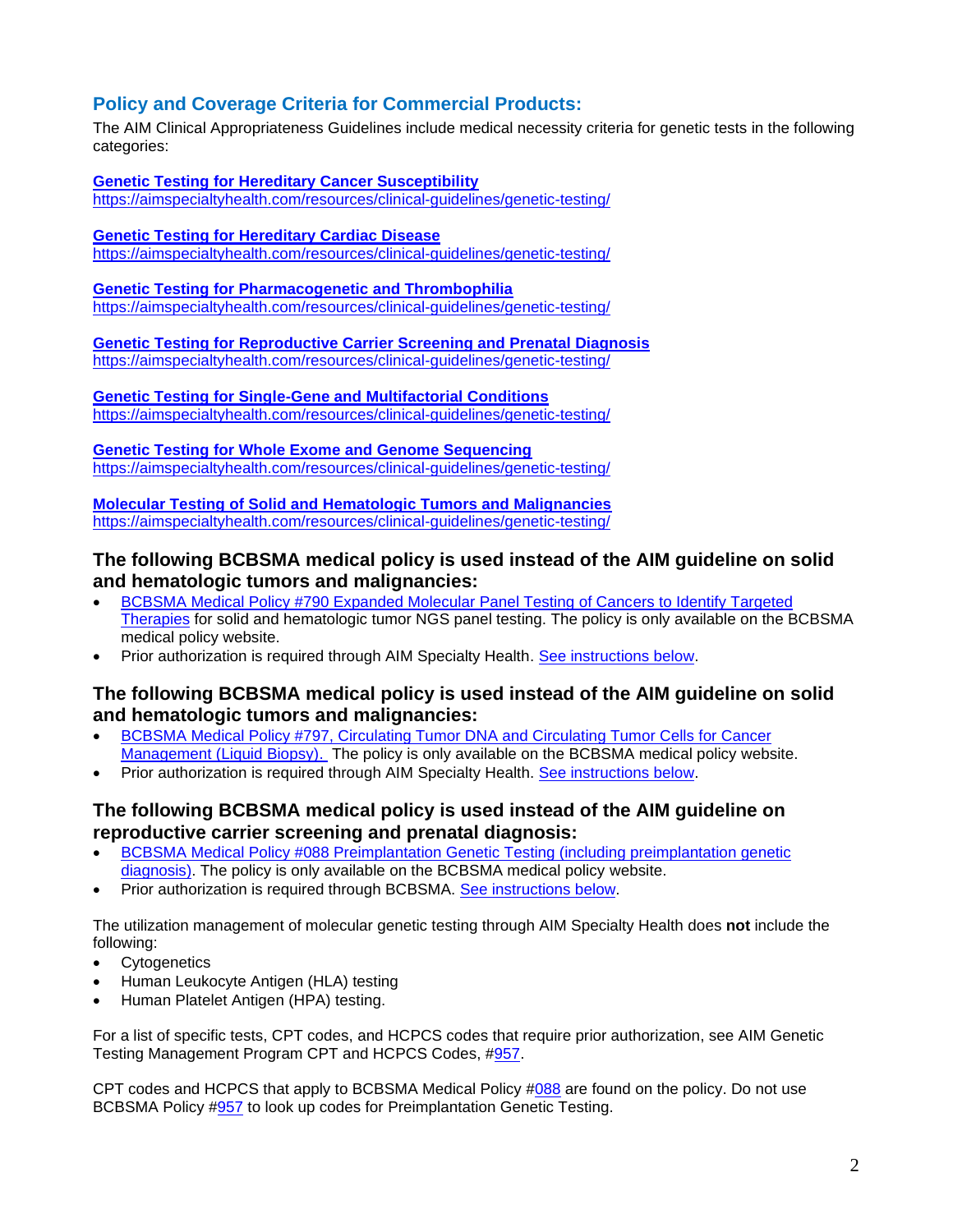Molecular genetic/genomic testing that does not meet coverage criteria listed in these clinical guidelines may be considered experimental/investigational or not medically necessary, and therefore not covered.

Genetic testing is covered only when the patient meets coverage criteria outlined in the corresponding guideline or in the BCBSMA Medical Policy. AIM guidelines are available at [http://www.aimspecialtyhealth.com.](http://www.aimspecialtyhealth.com/)

## <span id="page-2-3"></span><span id="page-2-0"></span>**Requesting Prior Authorization Information through AIM Specialty Health:**

To request prior authorization for the following products: Commercial Managed Care (HMO and POS) and Commercial PPO/EPO, please see instructions below.

- 1. Through the Blue Cross Blue Shield of Massachusetts website:
	- Log in to your Blue Cross Blue Shield of Massachusetts Provider Central account at [www.bluecrossma.com/provider.](file:///C:/Users/bbaker01/AppData/Local/Microsoft/Windows/Temporary%20Internet%20Files/Content.Outlook/9HFCA5DE/www.bluecrossma.com/provider)
	- Click **eTools>AIM Specialty Health**
	- Press **Go Now**
- 2. Going directly to AIM's *ProviderPorta*<sup>6M</sup> (registration required)
	- Go to [www.providerportal.com](http://www.providerportal.com/)
	- Or calling 1-866-745-1783 (when applicable).

#### <span id="page-2-4"></span><span id="page-2-1"></span>**Requesting Prior Authorization Information through BCBSMA:**

*This only applies to [Medical Policy #088 Preimplantation Genetic Testing.](https://www.bluecrossma.org/medical-policies/sites/g/files/csphws2091/files/acquiadam-assets088%20Preimplantation%20Genetic%20Testing%20prn.pdf)*

To request prior authorization for the following products: Commercial Managed Care (HMO and POS) and Commercial PPO and Indemnity, please see instructions below.

Through the Blue Cross Blue Shield of Massachusetts website:

- Log in to your Blue Cross Blue Shield of Massachusetts Provider Central account at [www.bluecrossma.com/provider.](file:///C:/Users/bbaker01/AppData/Local/Microsoft/Windows/Temporary%20Internet%20Files/Content.Outlook/9HFCA5DE/www.bluecrossma.com/provider)
- Prior authorization is required for the following biopsy codes only:
	- $\circ$  89290 Biopsy, oocyte polar body or embryo blastomere, microtechnique (for pre-implantation genetic diagnosis); less than or equal to 5 embryos
	- $\circ$  89291 Biopsy, oocyte polar body or embryo blastomere, microtechnique (for pre-implantation genetic diagnosis); greater than 5 embryos
- No additional authorization is required for genetic testing when the biopsy has been approved.

### <span id="page-2-2"></span>**List of Retired BCBSMA Genetic Testing Medical Policies:**

The following BCBSMA Genetic Testing Medical Policies will be retired effective January 1, 2019. For the list of impacted CPT and HCPCS codes, see AIM Genetic Testing Management Program CPT and HCPCS Codes, [#957.](https://www.bluecrossma.org/medical-policies/sites/g/files/csphws2091/files/acquiadam-assets957%20AIM%20Genetic%20Testing%20Management%20Program%20CPT%20and%20HCPCS%20Codes%20prn.pdf) **Note:** These policies will no longer be available on the BCBSMA website as of this date. For medically necessary indications, see the [AIM Clinical Appropriateness Guidelines for non-oncologic and oncologic](http://www.aimspecialtyhealth.com/CG-GeneticTesting.html)  [conditions.](http://www.aimspecialtyhealth.com/CG-GeneticTesting.html)

| <b>Medical Policy Title</b>                                                              | <b>Policy Number</b> |
|------------------------------------------------------------------------------------------|----------------------|
| Cardiology                                                                               |                      |
| Gene Expression Testing in the Evaluation of Patients with Stable Ischemic Heart Disease | 349                  |
| Genetic Testing for Congenital Long QT Syndrome                                          | 082                  |
| Genetic Testing for Dilated Cardiomyopathy                                               | 601                  |
| Genetic Testing for Marfan Syndrome, Thoracic Aortic Aneurysms and Dissections, and      | 729                  |
| <b>Related Disorders</b>                                                                 |                      |
| Genetic Testing for Predisposition to Inherited Hypertrophic Cardiomyopathy              | 909                  |
| Genotyping for 9p21 Genetic Polymorphisms to Predict Cardiovascular Disease Risk         | 340                  |
| <b>General Genetics</b>                                                                  |                      |
| DNA-Based Testing for Adolescent Idiopathic Scoliosis                                    | 545                  |
| General Approach to Evaluating the Utility of Genetic Panels                             | 734                  |
| General Approach to Genetic Testing                                                      | 735                  |
| Genetic Testing for Alpha Thalassemia                                                    | 520                  |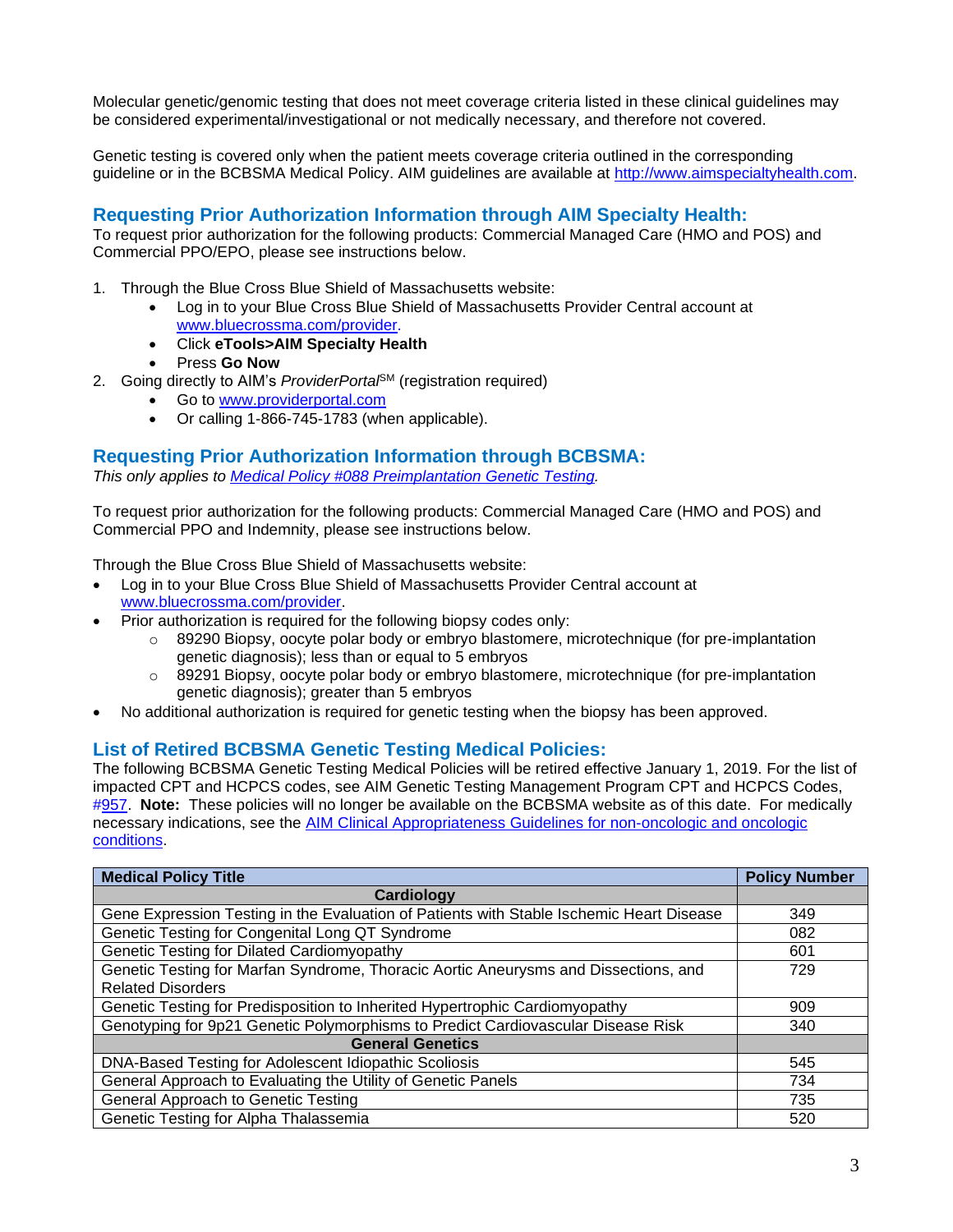| Genetic Testing for Alpha-1 Antitrypsin Deficiency                                        | 906 |
|-------------------------------------------------------------------------------------------|-----|
| Genetic Testing for CHARGE Syndrome                                                       | 540 |
| Genetic Testing for Facioscapulohumeral Muscular Dystrophy                                | 535 |
| Genetic Testing for Familial Alzheimer's Disease                                          | 580 |
| Genetic Testing for Helicobacter Pylori Treatment                                         | 288 |
| Genetic Testing for Hereditary Hemochromatosis                                            | 908 |
| Genetic Testing for Hereditary Pancreatitis                                               | 516 |
| Genetic Testing for Heterozygous Familial Hypercholesterolemia                            | 796 |
| Genetic Testing for Inherited Thrombophilia                                               | 802 |
| Genetic Testing for Lactase Insufficiency                                                 | 565 |
| Genetic Testing for Macular Degeneration                                                  | 665 |
| <b>Genetic Testing for Muscular Dystrophies</b>                                           | 828 |
| Genetic Testing of CADASIL Syndrome                                                       | 357 |
| Human Leukocyte Antigen Testing for Celiac Disease                                        | 567 |
| Miscellaneous Genetic and Molecular Diagnostic Tests                                      | 712 |
| <b>Whole Exome Sequencing</b>                                                             | 457 |
| <b>Hereditary Cancer</b>                                                                  |     |
| Genetic Cancer Susceptibility Panels Using Next Generation Sequencing                     | 574 |
| Genetic Testing for Cutaneous Malignant Melanoma                                          | 300 |
| Genetic Testing for Fanconi Anemia                                                        | 714 |
| Genetic Testing for Hereditary Breast and Ovarian Cancer                                  | 245 |
| Genetic Testing for Inherited Susceptibility to Colon Cancer, Including Microsatellite    | 226 |
| <b>Instability Testing</b>                                                                |     |
| Genetic Testing for Li-Fraumeni Syndrome                                                  | 684 |
| Genetic Testing for PTEN Hamartoma Tumor Syndrome                                         | 615 |
| Use of Common Genetic Variants (Single Nucleotide Variants) to Predict Risk of            | 252 |
| Nonfamilial Breast Cancer                                                                 |     |
| <b>Musculoskeletal</b>                                                                    |     |
| <b>Genetic Testing for Limb-Girdle Muscular Dystrophies</b>                               | 738 |
| <b>Genetic Testing for Mitochondrial Disorders</b>                                        | 685 |
| <b>Neurology/Psychiatry</b>                                                               |     |
| Genetic Testing for Developmental Delay/Intellectual Disability, Autism Spectrum Disorder | 228 |
| and Congenital Anomalies                                                                  |     |
| <b>Genetic Testing for Epilepsy</b>                                                       | 668 |
| Genetic Testing for FMR1 mutations (including Fragile X Syndrome)                         | 907 |
| Genetic Testing for Mental Health Conditions                                              | 669 |
| <b>Genetic Testing for Neurofibromatosis</b>                                              | 793 |
| Genetic Testing for Nonsyndromic Hearing Loss                                             | 452 |
| Genetic Testing for Rett Syndrome                                                         | 803 |
| Genetic Testing for the Diagnosis of Inherited Peripheral Neuropathies                    | 569 |
| <b>Oncology</b>                                                                           |     |
| Analysis of MGMT Promoter Methylation in Malignant Gliomas                                | 587 |
| Assays of Genetic Expression in Tumor Tissue as a Technique to Determine Prognosis in     | 055 |
| <b>Patients with Breast Cancer</b>                                                        |     |
| BCR-ABL1 Testing in Chronic Myelogenous Leukemia and Acute Lymphoblastic Leukemia         | 612 |
| BRAF Gene Mutation Testing to Select Melanoma Patients for BRAF Inhibitor Targeted        | 398 |
| Therapy                                                                                   |     |
| Detection of Circulating Tumor Cells in the Management of Patients with Cancer            | 265 |
| Gene Expression Based Assays for Cancers of Unknown Primary                               | 614 |
| Gene Expression Profiling for Cutaneous Melanoma                                          | 056 |
| Gene Expression Profiling for Uveal Melanoma                                              | 683 |
| Genetic and Protein Biomarkers for the Diagnosis and Cancer Risk Assessment of            | 333 |
| Prostate Cancer: TMPRSS Fusion Genes in Prostate Cancer (using PCR); Mitochondrial        |     |
| DNA Mutation Testing (eg, Prostate Core Mitomics Test™); Candidate Gene Panels; Gene      |     |
| Hypermethylation Testing (eg, ConfirmMDx®)                                                |     |
| Genetic Testing for CHEK2 Mutations for Breast Cancer                                     | 741 |
|                                                                                           |     |